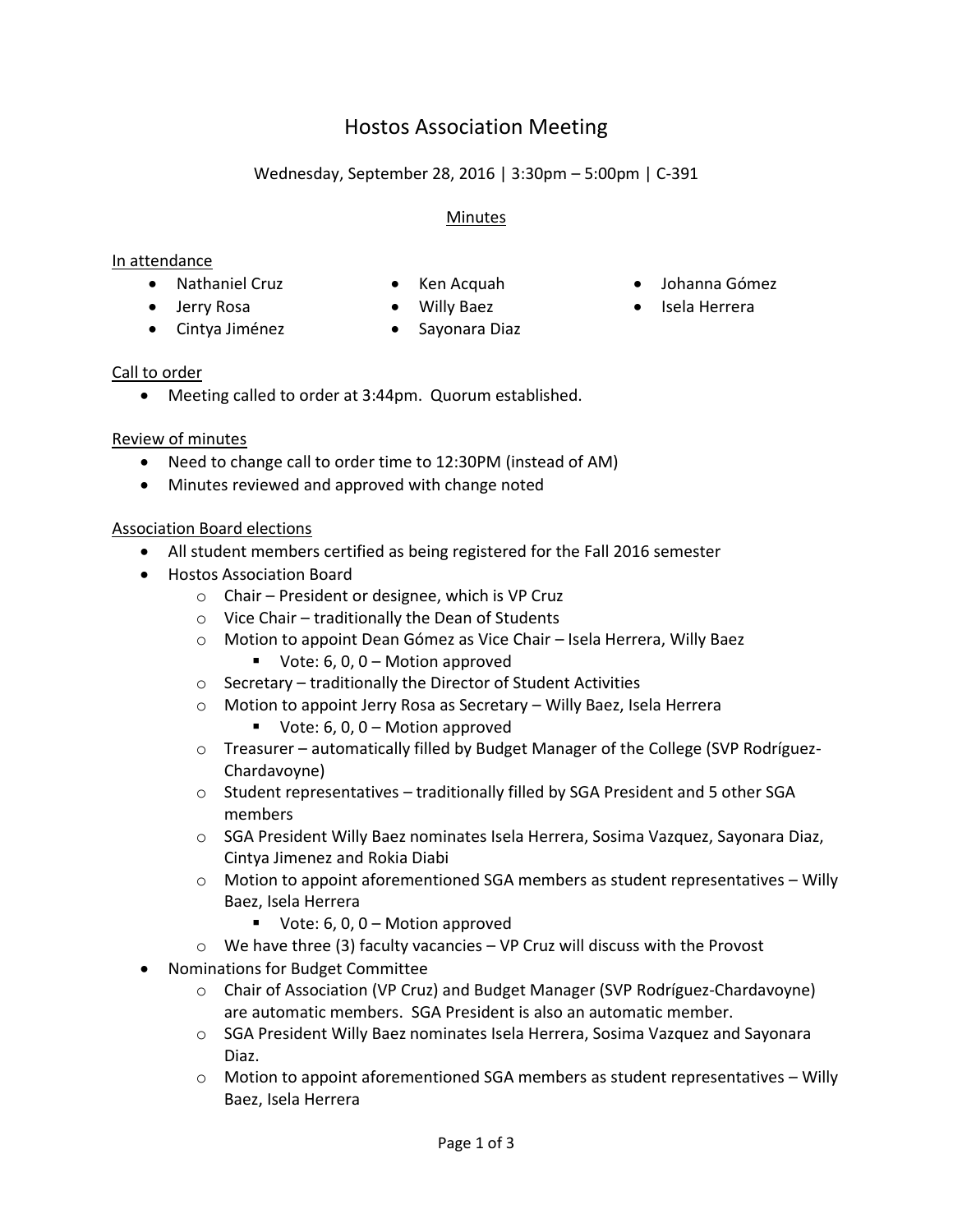Vote:  $6, 0, 0$  – Motion approved

# Review of line balances

Ken Acquah reviews balances for each earmark

# *Member Cintya Jiménez enters meeting at 3:55pm*

# Review of Earmark spending plans

- $\bullet$  Children's Center \$20,550.00
	- o Presented by Denise Santiago
	- o Question: How long have you worked there? 12 years
	- o Question: Have services been expanded? Number of parents has expanded and more services are offered
	- $\circ$  Question: Will there be opportunities for SGA to collaborate with the Children's Center in the months of November and December? Yes
	- o Question: Are some of our students working there? Yes, some Early Childhood Education majors
- Leadership Development (Leadership Academy) \$5,197.00
	- o Question: What were your participation numbers for last year? About 210 members, 200-300 students for Winter Workshops and Scholarship Orientations and about 150 students for Volunteer Corps
	- o Question: Could you elaborate on the work of the Information Center? This semester operating at partial capacity; last semester operated at full capacity. Hoping to pair up each student with a unit (i.e., Counseling Center) to have the latest information materials available.
	- $\circ$  Question: Are students recognized for acquiring leadership competencies? Yes, they are recognized at our annual awards ceremony and they receive training. Some SGA Counter attendants became members of the academy.
- Sports & Recreation (Athletics) \$68,200
	- o Presented by Marquee Poole
	- o Operational programs are now in place
	- $\circ$  Question: Could you explain your title and what you do when you are not coaching? Student Athletic Programs Coordinator. Manage Edinburg Program, involve athletes in community service activities, help with transfer paperwork and manage accreditation paperwork.
- Student Health Services (Health & Wellness) \$5,500
	- o Presented by Ursula Sanders
	- $\circ$  Question: What is the Cize class? A new class. Zumba has more erotic movements; Cize is more Hip-Hop and House.
	- $\circ$  Question: Could you elaborate on all other activities that the unit manages? Handle immunization and health education workshops (i.e., nutrition). The ESP Program